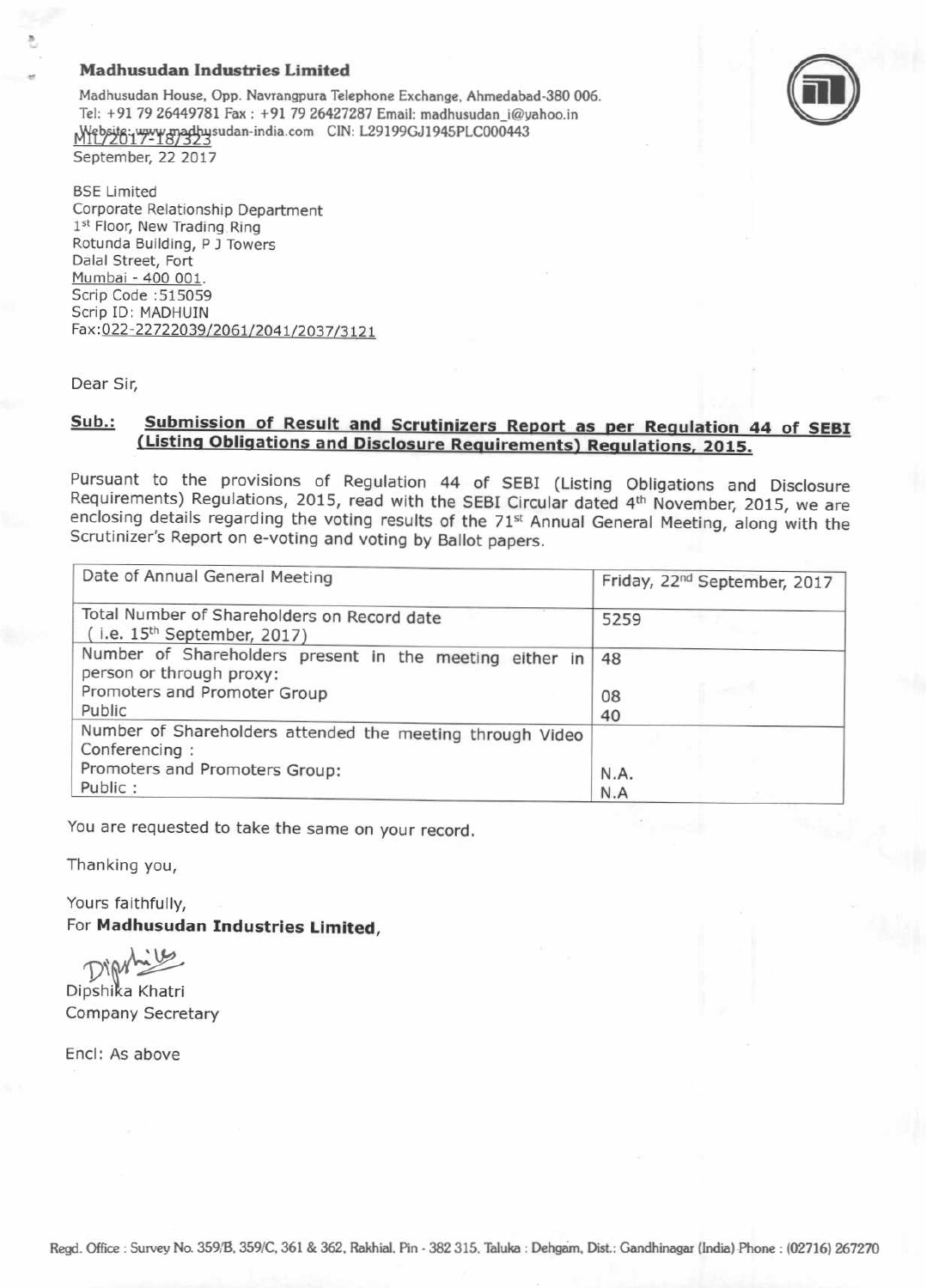### **Madhusudan Industries Limited**

Ù

Madhusudan House, Opp. Navrangpura Telephone Exchange, Ahmedabad-380 006. Tel: +91 79 26449781 Fax: +91 79 26427287 Email: madhusudan\_i@yahoo.in Website: www.madhusudan-india.com CIN: L29199GJ1945PLC000443



| <b>Resolution No. 2</b>                             |                     | Re-appointment of Shri P.K. Shashidharan (holding DIN 06506263) as<br>Director who retires by rotation.( Ordinary Resolution) |                                  |                                                                              |                                    |                                       |                                                                                   |                                                                       |
|-----------------------------------------------------|---------------------|-------------------------------------------------------------------------------------------------------------------------------|----------------------------------|------------------------------------------------------------------------------|------------------------------------|---------------------------------------|-----------------------------------------------------------------------------------|-----------------------------------------------------------------------|
| Whether promoter/ promoter group are interested No. |                     |                                                                                                                               |                                  |                                                                              |                                    |                                       |                                                                                   |                                                                       |
| in the agenda/resolution?                           |                     |                                                                                                                               |                                  |                                                                              |                                    |                                       |                                                                                   |                                                                       |
| Category                                            | Mode of<br>Voting   | No. of<br>shares held<br>(1)                                                                                                  | No. of<br>votes<br>polled<br>(2) | % of Votes<br>Polled on<br>outstanding<br>shares<br>$(3)=[(2)/(1)]^*$<br>100 | No. of Votes<br>- in favour<br>(4) | No. of<br>$Votes -$<br>against<br>(5) | % of Votes<br>in favour on<br>votes polled<br>$(6)=[(4)/(2)]$ <sup>*</sup><br>100 | % of Votes<br>against on<br>votes polled<br>$(7)=[(5)/(2)]$<br>$*100$ |
| Promoter and                                        | Remote E-           |                                                                                                                               |                                  |                                                                              |                                    |                                       |                                                                                   |                                                                       |
| Promoter Group                                      | Voting              |                                                                                                                               | 31,06,286                        | 100.00                                                                       | 31,06,286                          | 0                                     | 100.00                                                                            |                                                                       |
|                                                     | Poll                |                                                                                                                               |                                  |                                                                              | n                                  | 0                                     | 0                                                                                 |                                                                       |
|                                                     | Total               | 31,06,286                                                                                                                     | 31,06,286                        | 100.00                                                                       | 31,06,286                          | 0                                     | 100.00                                                                            |                                                                       |
| Public- Institutions                                | Remote E-<br>Voting |                                                                                                                               |                                  |                                                                              |                                    |                                       |                                                                                   |                                                                       |
|                                                     | Poll                |                                                                                                                               |                                  |                                                                              |                                    |                                       |                                                                                   |                                                                       |
|                                                     | Total               | 2,71,392                                                                                                                      |                                  |                                                                              |                                    |                                       |                                                                                   |                                                                       |
| Public-Non                                          | Remote E-           |                                                                                                                               |                                  |                                                                              |                                    |                                       |                                                                                   |                                                                       |
| Institutions                                        | Voting              |                                                                                                                               | 5,33,354                         | 26.70                                                                        | 5,33,354                           | 0                                     | 100.00                                                                            |                                                                       |
|                                                     | Poll                |                                                                                                                               | 331                              | 0.02                                                                         | 331                                | 0                                     | 100.00                                                                            |                                                                       |
|                                                     | Total               | 19,97,322                                                                                                                     | 5,33,685                         | 26.72                                                                        | 5,33,685                           | $\Omega$                              | 100.00                                                                            | $\mathbf 0$                                                           |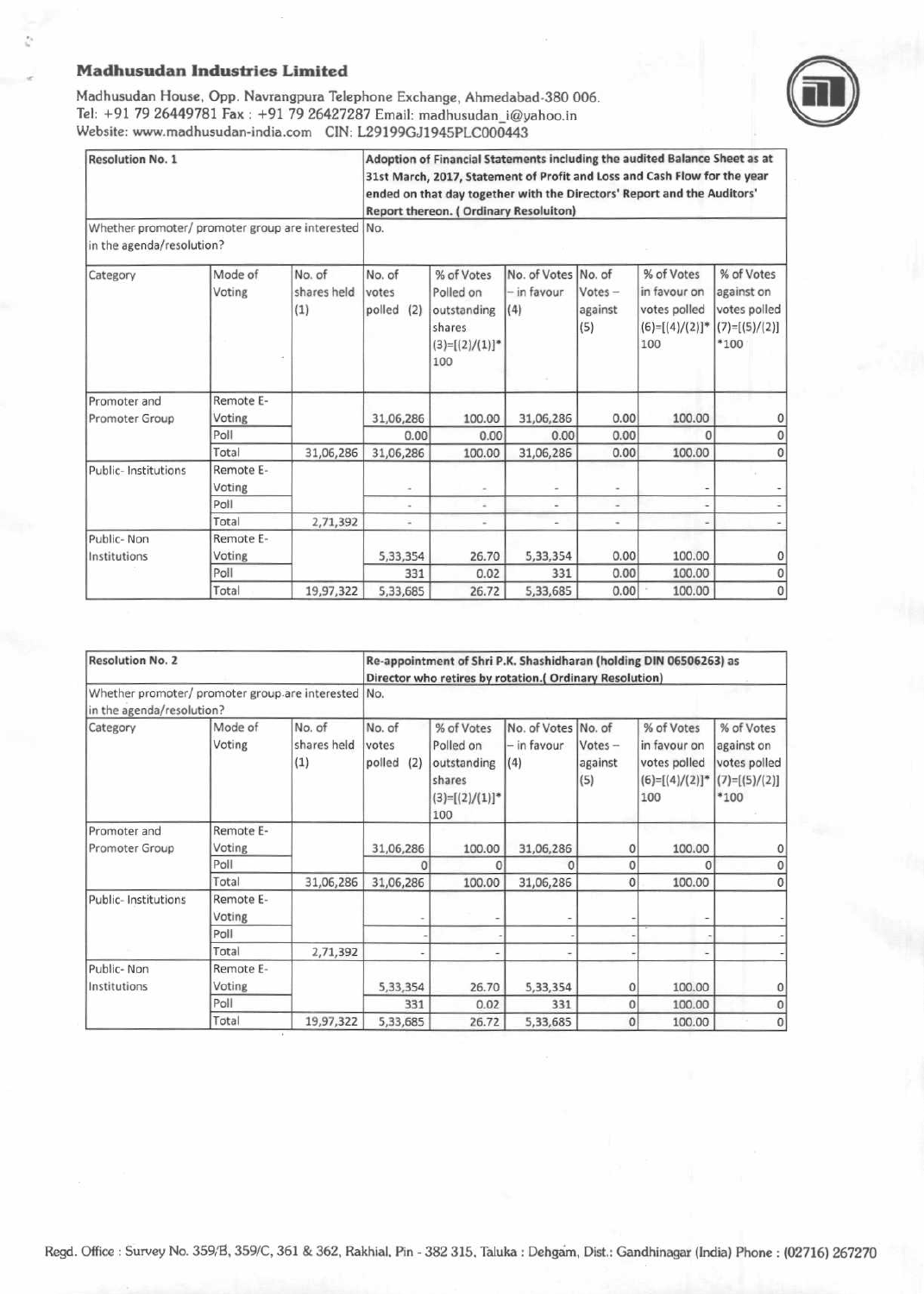### **Madhusudan Industries Limited**



Madhusudan House, Opp. Navrangpura Telephone Exchange, Ahmedabad-380 006. Tel: +91 79 26449781 Fax: +91 79 26427287 Email: madhusudan\_i@yahoo.in Website: www.madhusudan-india.com CIN: L29199GJ1945PLC000443

| <b>Resolution No. 3</b>                                                          |                     | Appointment of Statutory Auditors and Fixing their Remuneration.<br>(Ordinary Resolution) |                                  |                                                                              |                                           |                             |                                                                        |                                                                     |
|----------------------------------------------------------------------------------|---------------------|-------------------------------------------------------------------------------------------|----------------------------------|------------------------------------------------------------------------------|-------------------------------------------|-----------------------------|------------------------------------------------------------------------|---------------------------------------------------------------------|
| Whether promoter/ promoter group are interested No.<br>in the agenda/resolution? |                     |                                                                                           |                                  |                                                                              |                                           |                             |                                                                        |                                                                     |
| Category                                                                         | Mode of<br>Voting   | No. of<br>shares held<br>(1)                                                              | No. of<br>votes<br>polled<br>(2) | % of Votes<br>Polled on<br>outstanding<br>shares<br>$(3)=[(2)/(1)]$ *<br>100 | No. of Votes No. of<br>- in favour<br>(4) | $Votes -$<br>against<br>(5) | % of Votes<br>in favour on<br>votes polled<br>$(6)=[(4)/(2)]^*$<br>100 | % of Votes<br>against on<br>votes polled<br>$(7)=[(5)/(2)]$<br>*100 |
| Promoter and                                                                     | Remote E-           | Hw                                                                                        |                                  |                                                                              |                                           |                             |                                                                        |                                                                     |
| Promoter Group                                                                   | Voting              |                                                                                           | 31,06,286                        | 100.00                                                                       | 31,06,286                                 | 0                           | 100.00                                                                 | 0                                                                   |
|                                                                                  | Poll                |                                                                                           | O                                | ۵                                                                            |                                           | 0                           | $\Omega$                                                               | 0                                                                   |
|                                                                                  | Total               | 31,06,286                                                                                 | 31,06,286                        | 100.00                                                                       | 31,06,286                                 | 0                           | 100.00                                                                 | 0                                                                   |
| <b>Public-Institutions</b>                                                       | Remote E-<br>Voting |                                                                                           |                                  |                                                                              |                                           |                             |                                                                        |                                                                     |
|                                                                                  | Poll                |                                                                                           |                                  |                                                                              |                                           |                             |                                                                        |                                                                     |
|                                                                                  | Total               | 2,71,392                                                                                  |                                  |                                                                              |                                           | $\frac{1}{2}$               |                                                                        |                                                                     |
| Public-Non                                                                       | Remote E-           |                                                                                           |                                  |                                                                              |                                           |                             |                                                                        |                                                                     |
| Institutions                                                                     | Voting              |                                                                                           | 5,33,354                         | 26.70                                                                        | 5,33,354                                  | $\Omega$                    | 100.00                                                                 | 0                                                                   |
|                                                                                  | Poll                |                                                                                           | 331                              | 0.02                                                                         | 331                                       | $\Omega$                    | 100.00                                                                 | $\overline{0}$                                                      |
|                                                                                  | Total               | 19,97,322                                                                                 | 5,33,685                         | 26.72                                                                        | 5,33,685                                  | $\mathbf{0}$                | 100.00                                                                 | $\mathbf 0$                                                         |

Place: Ahmedabad Date: 22.09.2017 Encl: As Above

For, Madhusudan Industries Limited

Dipshika Khatri

Company Secretary

Regd. Office : Survey No. 359/B, 359/C, 361 & 362, Rakhial, Pin - 382 315, Taluka : Dehgam, Dist.: Gandhinagar (India) Phone : (02716) 267270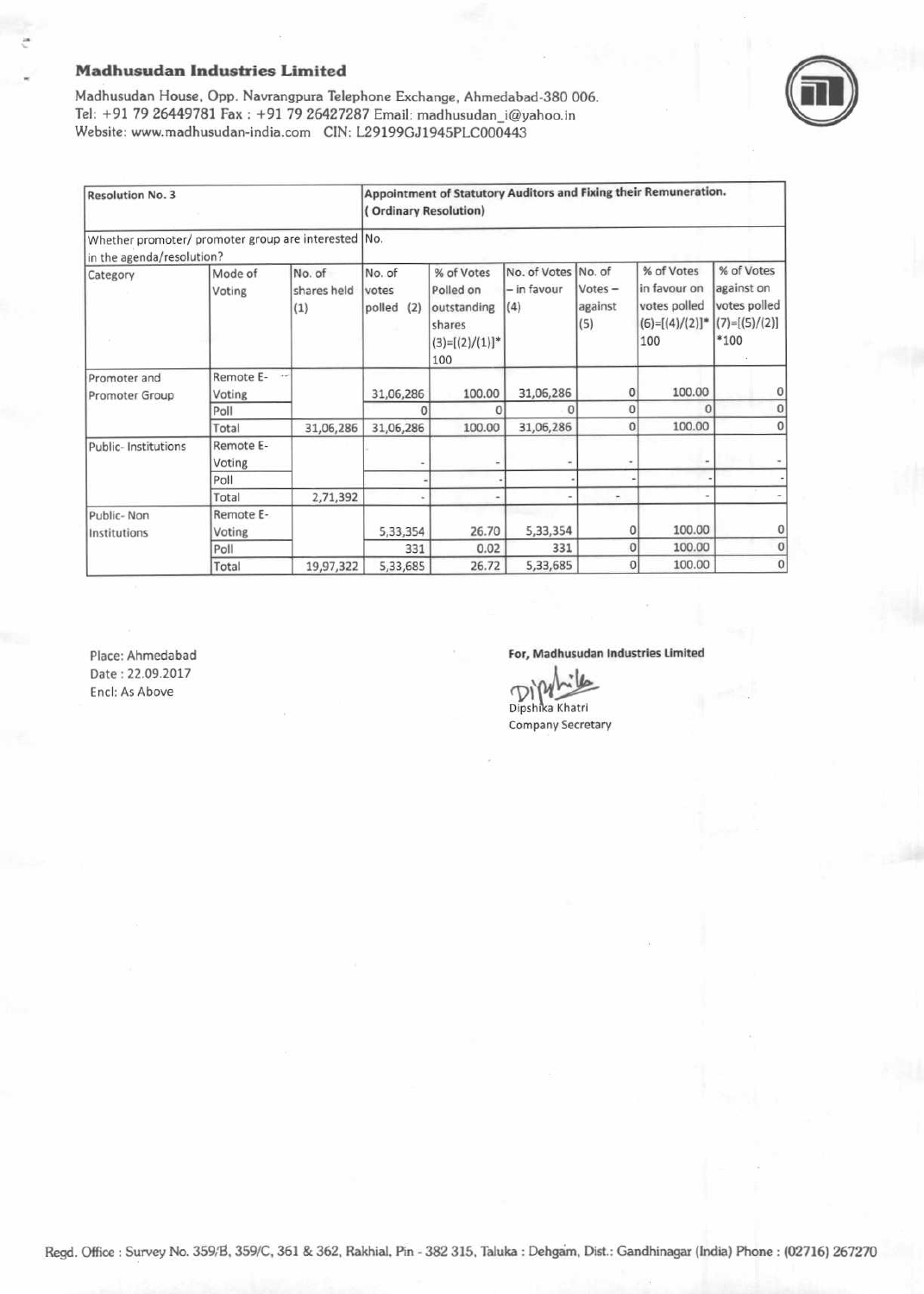5-D, 5<sup>th</sup> Floor, Vardan Exclusive, Next to Vimal House, Nr Stadium Petrol Pump, Navrangpurd, Ahmedabad - 380 014. +91-79-2640 5454, 2640 1122, info@parikhdave.com www.parikhdave.com

### Form No. MGT-13

### Report of Scrutinizer

[Pursuant to Section 108 and 109 of the Companies Act, 2013 and Rule 20 and 21(2) of the Companies (Management and Administration) Rules, 2014]

To,

The Chairman, 71<sup>st</sup> Annual General Meeting of the Equity Shareholders of MADHUSUDAN INDUSTRIES LIMITED CIN: L29199GI1945PLC000443 Held on 22"d September,2017 at, Survey No. 359/B, 359/C, 361 & 362, Tal.: Dehgam, Rakhial - 382 315

Dear Sir,

### Sub: Consolidated Scrutinizer's Report on Remote E-voting and Poll.

I, Umesh G. Parikh, Partner of Parikh Dave & Associates, Practicing Company Secretaries, having its office at 5-D, Vardan Exclusive, Next to Vimal House, Nr. Stadium Petrol Pump, Navrangpura, Ahmedabad - 380014, have been appointed as the Scrutinizer by the Board of Directors of Madhusudan Industries Limited, pursuant to Section 108 and 109 of the Companies Act, 2013 ("the Act") to scrutinize the remote e-voting process and voting through poll process at the  $71<sup>st</sup>$ Annual General Meeting of Equity shareholders of Madhusudan Industries Limited held on Friday, 22<sup>nd</sup> September, 2017 at 11.30 a.m. I submit the report as under:

The compliance of the provisions of the Companies Act, 2013 and the Rules made thereunder relating to voting through electronic means (by remote e voting) and voting by ballots / Poll by the shareholders on the resolutions proposed to be passed at the  $71<sup>st</sup>$  Annual General Meeting of the Company is the responsibility of the Management of the Company. My responsibility as <sup>a</sup> scrutinizer is to ensure that the voting process both through electronic means and by use of ballot / poll at the meeting are conducted in a fair and transparent manner and to provide a consolidated Scrutinizer's Report of the votes cast "In favour" or "Against" the resolutions to the Chairman of the Annual General Meeting, based on the reports generated from the remote e-voting system of Central Depository Services Limited (CDSL) and of physical voting through Ballot / Poll process.

The Notice convening Annual General Meeting dated  $23<sup>rd</sup>$  June, 2017 was sent to the Shareholders.

The shareholders of the Company holding shares as on the "cut-off" date i.e. on  $15<sup>th</sup>$  September, 2017 were entitled to vote on the resolutions as contained in the Notice of the Annual General Meeting.

The voting period for remote e-voting commenced on Tuesday,  $19<sup>th</sup>$  September, 2017 at 10.00 a.m.  $(IST)$  and concluded on Thursday 21<sup>st</sup> September, 2017, at 5.00 p.m.  $(IST)$  and thereafter the CDSL e-voting platform was blocked.

The votes cast under remote e-voting facility were thereafter unblocked in the presence of two witnesses Mr. Neel Shah and Mr. Bhavik Parikh who were not in the employment of the Company and after the conclusion of the voting through poll at the Annual Ceneral Meeting the votes cast there under were counted,

At the Annual General Meeting after the time fixed for closing ofthe poll by the chairman, one ballot box kept for polling was locked in my presence with due identification marks placed by me.

The locked ballot box was subsequently opened in my presence and poll papers were diligently scrutinized. The poll papers were reconciled with the records maintained by MCS Share Transfer Agent Limited, Registrar and Transfer Agents of the Company and the authorizations / proxies lodged with the company.

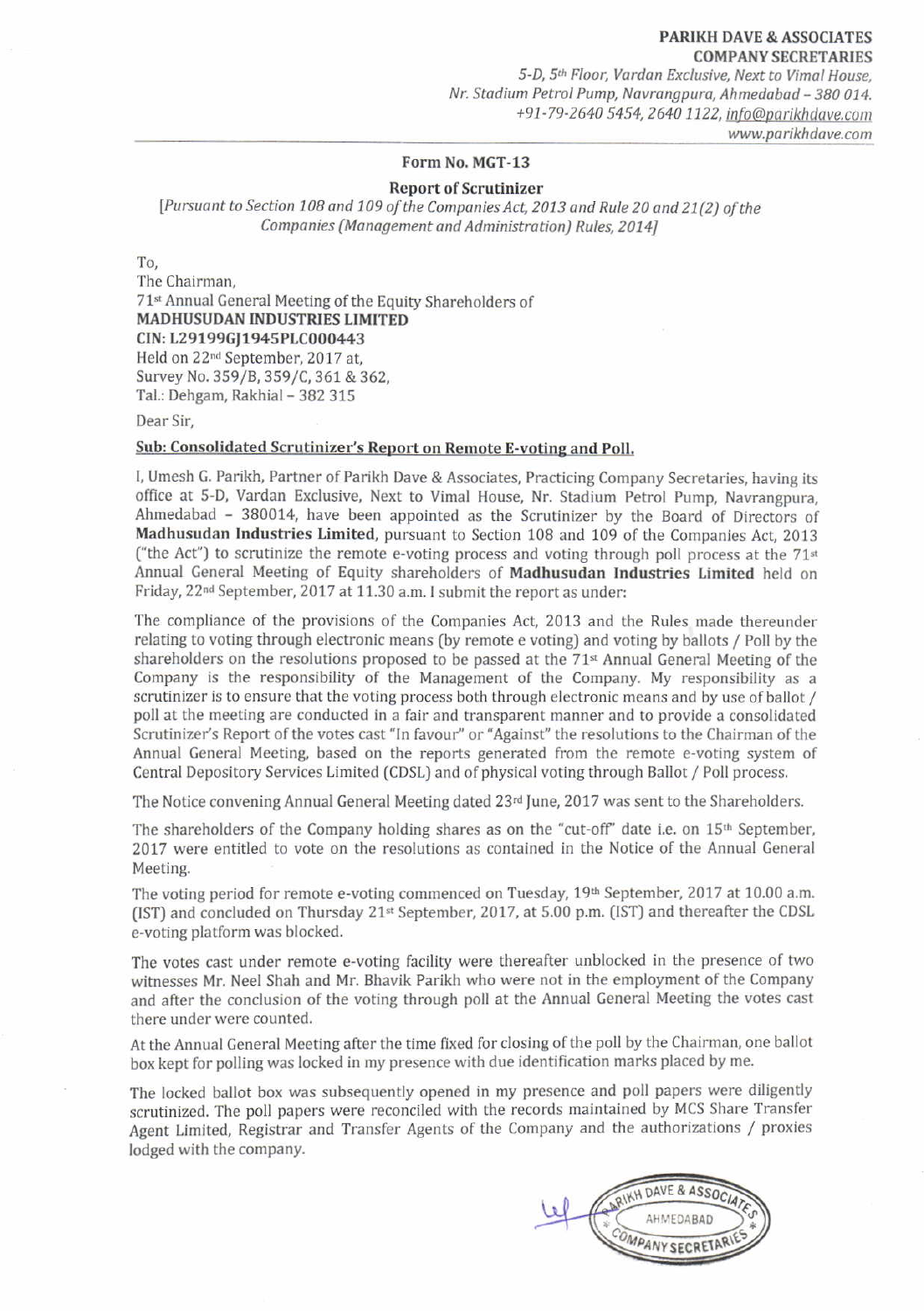//2//

During scrutiny, no poll papers were found invalid.

Consolidated report on the remote E-voting and voting through poll papers at the Annual General Meeting is as under:

ORDINARY BUSINESSES:

### Resolution No. 1 (ORDINARY RESOLUTION)

Adoption of Audited Financial Statements for the year ended on 31<sup>st</sup> March, 2017 and the Directors' and Auditors' Report thereon.

i. Voted in favour of the resolution:

| <b>Type of Voting</b> | Number of<br><b>Members</b> voted<br>(in person or by<br>proxy) | Number of votes<br>cast by them | % of total number<br>of valid votes cast |
|-----------------------|-----------------------------------------------------------------|---------------------------------|------------------------------------------|
| Remote E-voting       | 21                                                              | 36,39,640                       | 100                                      |
| Poll / Ballot         | 34                                                              | 331                             | 100                                      |
| Total                 | 55                                                              | 36,39,971                       | 100                                      |

ii. Voted against the resolution:

| <b>Type of Voting</b> | Number of<br>Members voted<br>(in person or by<br>proxy) | Number of votes<br>cast by them | % of total number<br>of valid votes cast |
|-----------------------|----------------------------------------------------------|---------------------------------|------------------------------------------|
| Remote E-voting       |                                                          |                                 |                                          |
| Poll / Ballot         |                                                          |                                 |                                          |
| Total                 |                                                          |                                 |                                          |

#### iii. Invalid votes:

| <b>Type of Voting</b> | Number of members<br>(in person or by proxy)<br>whose votes were<br>declared invalid | Number of votes cast by<br>them |
|-----------------------|--------------------------------------------------------------------------------------|---------------------------------|
| Remote E-voting       |                                                                                      |                                 |
| Poll / Ballot         |                                                                                      |                                 |

### Resolution No. 2 (ORDINARY RESOLUTION)

Re - appointment of Shri P. K. Shashidharan (DIN: 06506263), Director of the Company, who retires by rotation.

i. Voted in favour of the resolution:

| <b>Type of Voting</b> | Number of<br><b>Members</b> voted<br>(in person or by<br>proxy) | Number of votes<br>cast by them | % of total number<br>of valid votes cast |
|-----------------------|-----------------------------------------------------------------|---------------------------------|------------------------------------------|
| Remote E-voting       |                                                                 | 36,39,640                       | 100                                      |
| Poll / Ballot         | 34                                                              | 331                             | 100                                      |
| Total                 | 55                                                              | 36,39,971                       | 100                                      |

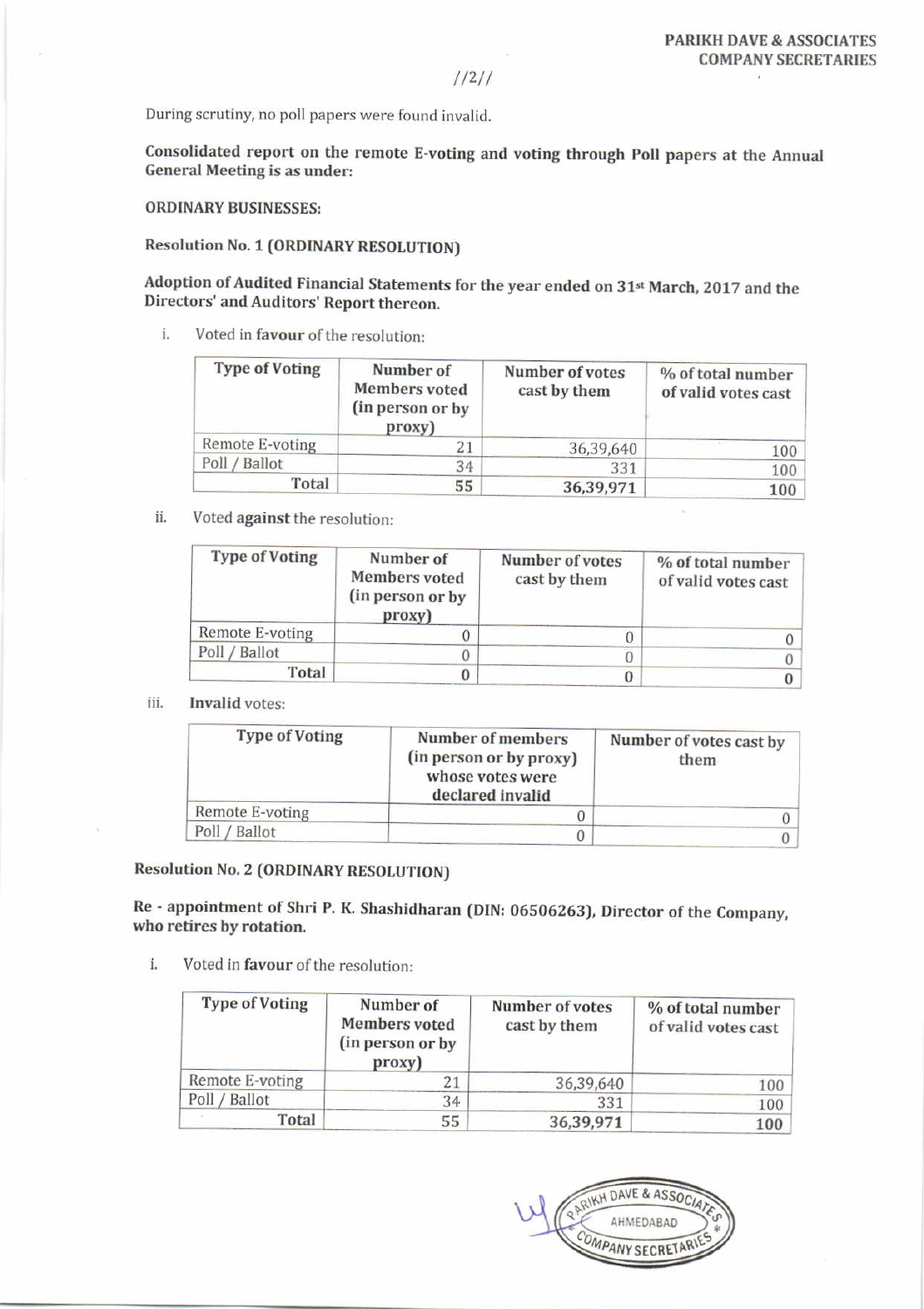$1/3/7$ 

ii. Voted against the resolution:

| <b>Type of Voting</b> | Number of<br><b>Members</b> voted<br>(in person or by<br>proxy) | Number of votes<br>cast by them | % of total number<br>of valid votes cast |
|-----------------------|-----------------------------------------------------------------|---------------------------------|------------------------------------------|
| Remote E-voting       |                                                                 |                                 |                                          |
| Ballot<br>Poll /      |                                                                 |                                 |                                          |
| <b>Total</b>          |                                                                 |                                 |                                          |

### iii. Invalid votes:

| Number of members<br>(in person or by proxy)<br>whose votes were<br>declared invalid | Number of votes cast by<br>them |
|--------------------------------------------------------------------------------------|---------------------------------|
|                                                                                      |                                 |
|                                                                                      |                                 |
|                                                                                      |                                 |

## Resolution No. 3 (ORDINARY RESOLUTION)

## Appointment of Statutory Auditors and fixing their remuneration.

i. Voted in favour of the resolution:

| <b>Type of Voting</b> | Number of<br><b>Members</b> voted<br>(in person or by<br>proxy) | Number of votes<br>cast by them | % of total number<br>of valid votes cast |
|-----------------------|-----------------------------------------------------------------|---------------------------------|------------------------------------------|
| Remote E-voting       | 21                                                              | 36,39,640                       | 100                                      |
| Poll / Ballot         | 34                                                              | 331                             | 100                                      |
| Total                 | 55                                                              | 36,39,971                       | 100                                      |

ii. Voted against the resolution:

| <b>Type of Voting</b> | Number of<br>Members voted<br>(in person or by<br>proxy) | Number of votes<br>cast by them | % of total number<br>of valid votes cast |
|-----------------------|----------------------------------------------------------|---------------------------------|------------------------------------------|
| Remote E-voting       |                                                          |                                 |                                          |
| Poll / Ballot         |                                                          |                                 |                                          |
| Total                 | J                                                        |                                 |                                          |

#### ||], Invalid votes:

| Number of members<br>(in person or by proxy)<br>whose votes were<br>declared invalid | Number of votes cast by<br>them |
|--------------------------------------------------------------------------------------|---------------------------------|
|                                                                                      |                                 |
|                                                                                      |                                 |
|                                                                                      |                                 |